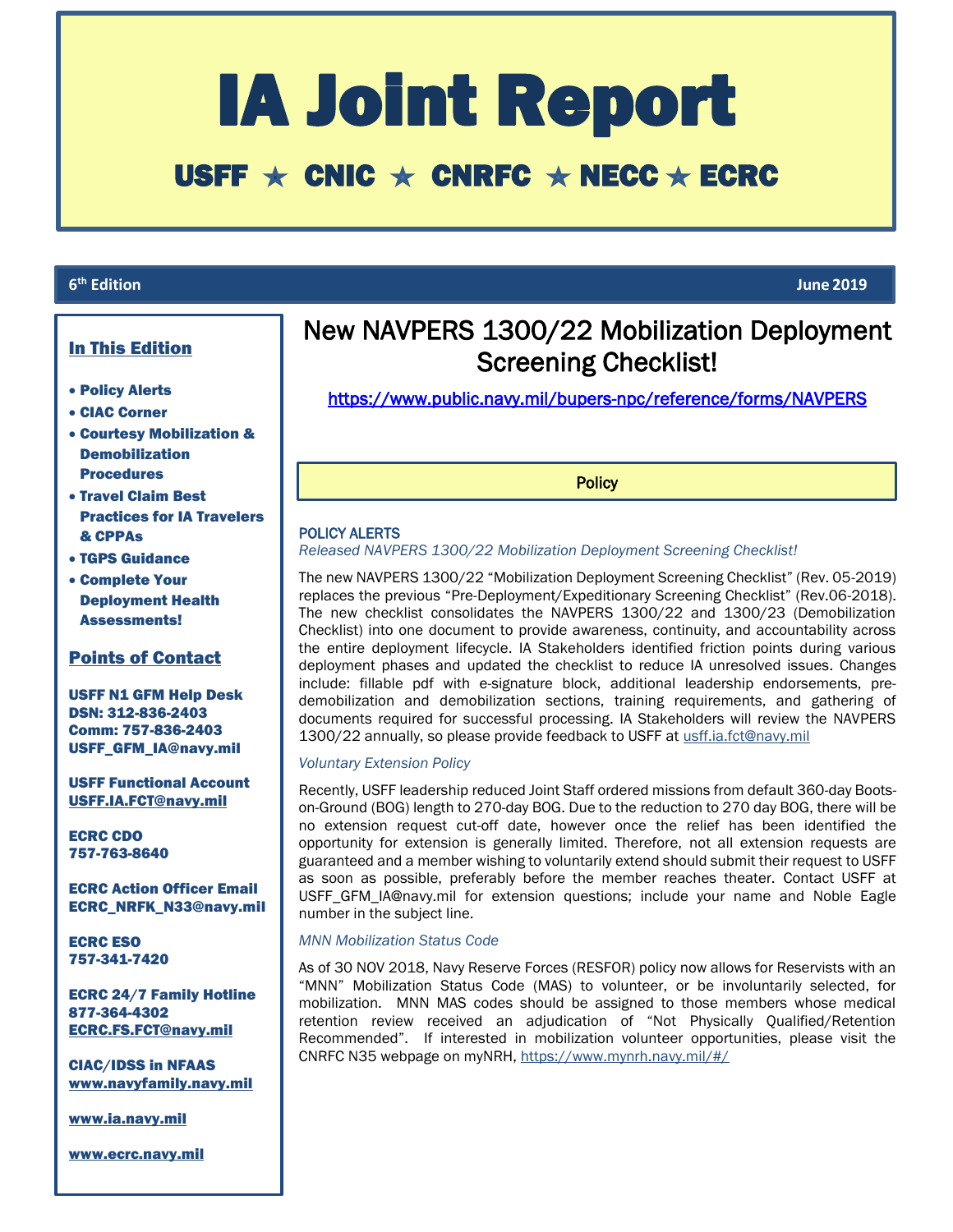#### CIAC/IDSS TOWN HALL

All CIACs, IDSSs and any interested leadership are highly encouraged to attend our first quarterly CIAC/IDSS Town Hall Meeting. USFF will speak about general program guidance, upcoming changes in the anticipated summer release of the OPNAVINST 3060.7D (Navy Manpower Augmentation Guide, the IA guiding policy document), and hold a question and answer session. The Town Hall meeting will be 11 July at 1100 EST and hosted on Adobe Connect. Mark your calendars, register in Adobe Connect, and come with questions! Expect more instructions via email and NFAAS on how to join the meeting in Adobe.

#### CIAC GUIDANCE

CIACs, you have a unique opportunity and responsibility to help IAs have smooth, well-adjusted mobilizations. You help them understand the mobilization process, get them out the door, connect them with the correct resource if and when they need it, and help them re-integrate upon return. The biggest misconception regarding CIAC roles and responsibilities is during the Train & Equip and BOG phase. Often IAs expect you to be able to solve or resolve issues while they are gone because you are their sole POC back home. In these cases, you are often the middle man, since these issues usually require action from several other IA stakeholders (e.g. PSD, ECRC, RESFOR, PERS, IDSS). Build relationships with counterparts at these commands and build your IA network to help you handle IA Sailor issues. These relationships are foundational to your success. Additionally, manage expectations up front with your IA. Issues that come up during mobilizations have dynamic processes that take time. Include your IA in the problem solving process and let them know what to expect. A good CIAC can make or break an IA's experience on their mobilization. Help your IA by fully understanding how you can help them. If you need any guidance or assistance, do not hesitate to reach out to USFF CIAC program management at [usff.ia.fct@navy.mil](mailto:usff.ia.fct@navy.mil) 

#### CIAC & IDSS GUIDEBOOK

USFF and CNIC have collaboratively created a CIAC & IDSS Guidebook, which explains the dedicated IA and IA family support network mandated by the CNO. Often IAs and their families are confused by the myriad of resources they are exposed to during their pre-mobilization process. This guidebook assists IA stakeholders to provide timely and appropriate support to IAs and their family during all phases of deployment. CIACs and IDSSs should provide this guidebook to IAs and their families upon receipt of orders and/or contact with the sailor. The CIAC & IDSS Guidebook is located at [https://www.public.navy.mil/ia/Pages/PD\\_PC\\_CIAC.aspx](https://www.public.navy.mil/ia/Pages/PD_PC_CIAC.aspx)

Pre-Deployment

#### PERS COURTESY MOBILIZATION / DEMOBILIZATION GUIDANCE

*Courtesy Mobilization / Demobilization FAQ's (2019)*

#### *(Q) What is a courtesy mobilization / demobilization?*

(A) A courtesy mobilization is a PERS-46 approved Navy Reserve Activity (NRA)/ Naval Operational Support Center (NOSC) change from the member's parent NRA/NOSC to an alternate unit that is closer to the Sailor's home of residence and less of an expense to government. Courtesy Mobilizations and Demobilizations are separate requests from Place from Which Called (or Ordered) to Active Duty (PLEAD) address changes. Courtesy mobilizations or demobilizations require the concurrence of the Mobilizing Reservist, losing NRA/NOSC and gaining NRA/NOSC. Unless otherwise specified the gaining NRA/NOSC takes full responsibility for the preparation and readiness of the Mobilizing Reservist. This change is not a requirement nor entitlement. It is deemed a "Courtesy" to provide consideration to help mitigate unnecessary expenses for the Sailor and Navy as warranted.

#### *(Q) Who qualifies for a courtesy?*

(A) Anyone may request a courtesy however there are requirements that must be met:

1) The member must have the approval of both NRA/NOSC Commanding Officers. There must be two signatures (digital or ink) on the worksheet. Verbal agreements will not qualify.

2) The member must show proof of residency in the same geographic location of the NOSC accepting responsibility of the member. 3) The member must provide a cost analysis showing that the courtesy will financially benefit the government.

4) Request must be submitted to Noble Eagle Sailor Advocacy [NESA@navy.mil](mailto:NESA@navy.mil) – with both CO endorsements - 30 days prior to Ready Load Date (NRA report date on orders).

\* Mobilization orders are typically issued 180 days prior to Ready Load Date. It is imperative that members verify the address on their orders, make corrections as required, or request courtesy mobilizations as soon as possible after receiving orders.

\*\* Only members with orders issued inside of 40 days will be considered for courtesy mobilization adjustments inside the 30 day submission requirement and NO LATER THAN 5 WORKING DAYS to Ready Load Date.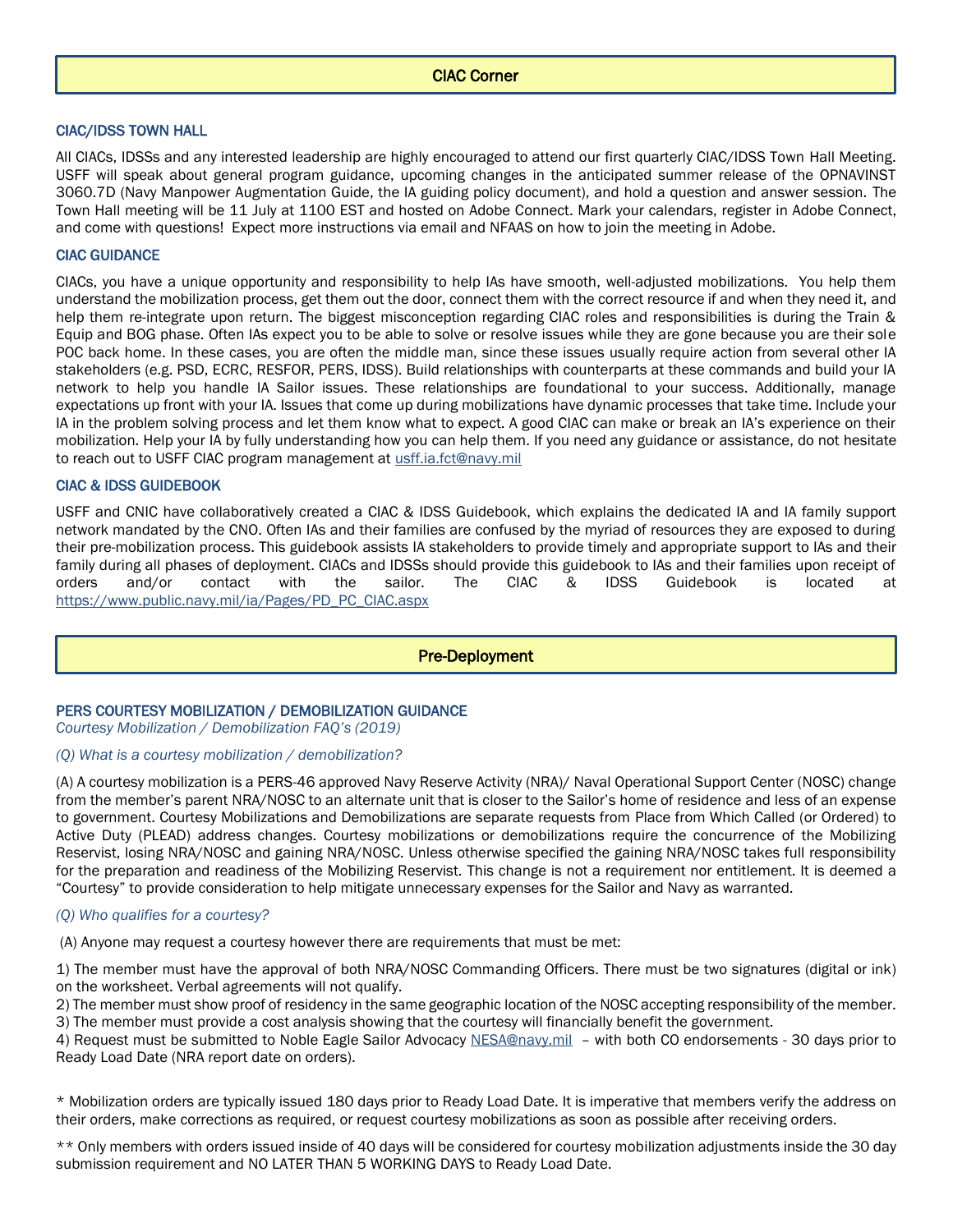#### *(Q) What is the purpose of the time requirement to submit the request?*

(A) In order to properly process the request, NESA must validate the package and ensure all stakeholders are aware of the changes. These changes will then require an official order modification and route change within the mobilization system. The order writing team is diligently processing all mobilization orders and strive to ensure every Sailor and NOSC receive proper consideration. As this is a courtesy change, that consideration needs to be reciprocated by adhering to the prescribed time requirements.

Download the Courtesy Mobilization / Demobilization Guide and fillable worksheet from the IA website: [www.ia.navy.mil](http://www.ia.navy.mil/) > Index > Courtesy Mobilization or Courtesy Demobilization

#### Train and Equip / Boots On Ground

#### TRAVEL CLAIM BEST PRACTICES FOR IA TRAVELERS AND CPPAs

*Travel Claim Tips for IA Travelers:*

The relationship between each IA Sailor and their Command Pay/Personnel Administrator (CPPA) is critical to successful submission and timely liquidation of travel claims. IA Sailors, be your own best advocate by following the tips below:

- Save copies of all signed vouchers, receipts, and supporting documents submitted to your CPPA to process your travel claim.
- Create a personal log of all travel claims submitted to include date, name of CPPA processing claim, Transaction Online
- Processing System (TOPS) transaction number for quick reference when resolving discrepancies.
- Check MyPay for your "Advice of Payment" regularly, and review for discrepancies.
- Contact your CPPA to resolve issues or discrepancies.

#### *TOPS Tips for CPPAs:*

 Use (last name, first name) of the traveler in the "Member's Name" field; leave out the grade/rate as it is not necessary information. EG: Johnson, David

 Check the spelling of the member's name; Travel Processing Centers (TPC) can no longer search in TOPS using the SSN, so correct spelling is critical.

- When submitting sequential claims for the SAME traveler, you may put all claims in a single TOPS transaction.
- Do NOT combine travel claims for separate travelers under a single TOPS transaction.

 When submitting an inquiry regarding a particular TOPS transaction, provide the transaction number AND the member's name; TPC receives TOPS transactions from hundreds of commands every day and there will be a number ### transaction for each of those commands. Help us to respond to you more quickly by giving enough information to enable us to find the transaction in question.

Whenever possible, put all submitted documents in the TOPS transaction into a single attachment.

When submitting multiple attachments do not use the default naming of "ATTACHMENT".

Use specific labels such as, "CLAIM", "DD577", "ORDERS", "LODGING RECEIPT".

 In the initial tasking remarks, state the type of submission such as: "JAN 2019 claim", "Supplemental for rental car (or whatever the supplemental is for) Dec 2018". Attachments to a TOPS transaction drop off 30 – 45 days after the transaction is closed; inserting remarks in the TOPS transaction helps TPC replace attachments that have dropped off.

#### Post Deployment / Redeployment

#### TRANSITION GOALS, PLAN AND SUCCESS (TGPS) GUIDANCE

#### *What is TGPS?*

TGPS is mandatory for RC personnel on Active Duty for 180 days or more (MOB/ADSW & ADT). TGPS is a 5-day course consisting of 4 days of Department of Labor Workshop and 1 day for CAPSTONE.

#### *Can I waive TGPS?*

The first 4 days of the Dept. of Labor Workshop may be waived if they meet certain criteria (see below), but you will have to complete a one day Veteran Affairs CAPSTONE. A member can elect to waive TGPS if they meet one of the following criteria:

- 1) Gainfully Employed Confirmation of Employment is required
- 2) Attending College Confirmation of Education/Training School Enrollment is required
- 3) Previously Attended TGPS Previously Attended DOLEW (ECRC can check DMDC's